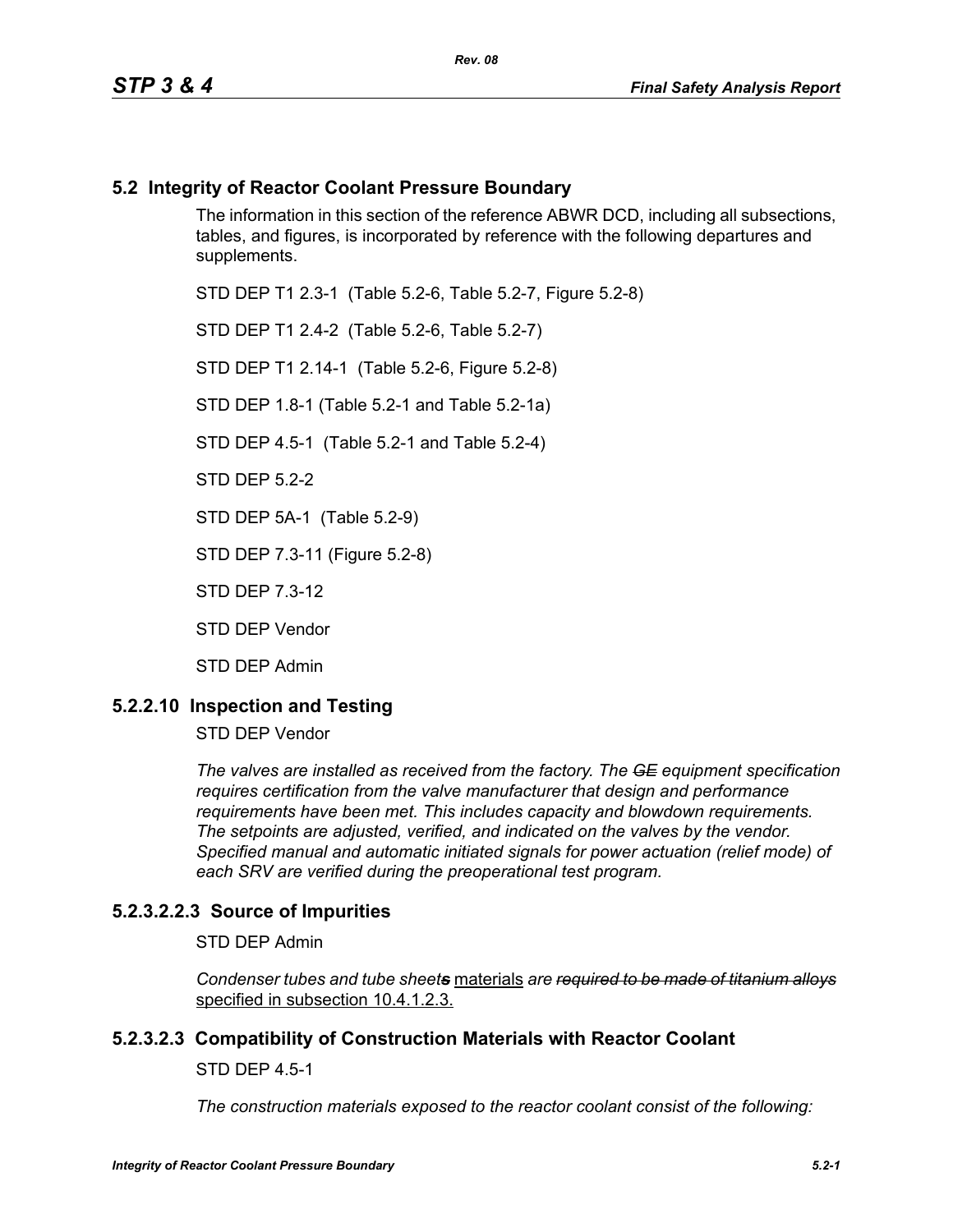- *(1) Solution-annealed austenitic stainless steels (both wrought and cast), Types 304, 304L, 316LN, 316L*, *and XM-19,* CF3, CF3A and CF3M*.*
- *(2) Nickel-based alloy (including* Niobium Modified Alloy *600 and X-750) and alloy steel.*

### **5.2.4 Preservice and Inservice Inspection and Testing of Reactor Coolant Pressure Boundary**

STD DEP Vendor

*The design to perform preservice inspection is based on the requirements of ASME Code Section XI. The development of the preservice and inservice inspection program plans is based on ASME Code Section XI, Edition and Addenda specified in accordance with 10CFR50, Section 50.55a. For design certification, GE*Toshiba *is responsible for designing the reactor pressure vessel for accessibility to perform preservice and inservice inspection. Responsibility for designing other components for preservice and inservice inspection is the responsibility of the COL applicant. The COL applicant will be responsible for specifying the Edition of ASME Code Section XI to be used, based on the procurement date of the component per 10CFR50, Section 50.55a. The ASME Code requirements discussed in this section for preservice and inservice inspection are based on the edition of ASME Code Section XI specified in Table 1.8- 21.*

### **5.2.4.2.2 Piping, Pumps, Valves and Supports**

STD DEP 5.2-2

*Straight sections of pipe and spool pieces shall be added between fittings. The minimum length of the spool piece has been determined by using the formula L = 2T + 152 mm, where L equals the length of the spool piece (not including weld preparation) and T equals the pipe wall thickness.* Where less than the minimum straight section length is used, an evaluation is performed to ensure that sufficient access exists to perform the required examinations.

### **5.2.4.3.1 Examination Categories**

STD DEP 5.2-2

*For the preservice examination, all of the items selected for inservice examination shall*  be performed once in accordance with ASME Code Section XI, Subsection IWB-2200, including essentially 100% of the pressure retaining welds in all Class 1 components, *with the exception of the examinations specifically excluded by ASME Code Section XI from preservice requirements, such as* surface or volumetric examinations of welds in lines smaller than NPS 1, volumetric examinations of welds in lines smaller than NPS 4, *VT-3 examination of valve body and pump casing internal surfaces (B-L-2 and B-M-2 examination categories, respectively) and the visual VT-2 examinations for categories B-E and B-P*. If the as-built design incorporates external Category B-O control rod drive housing welds, the preservice examination shall be extended to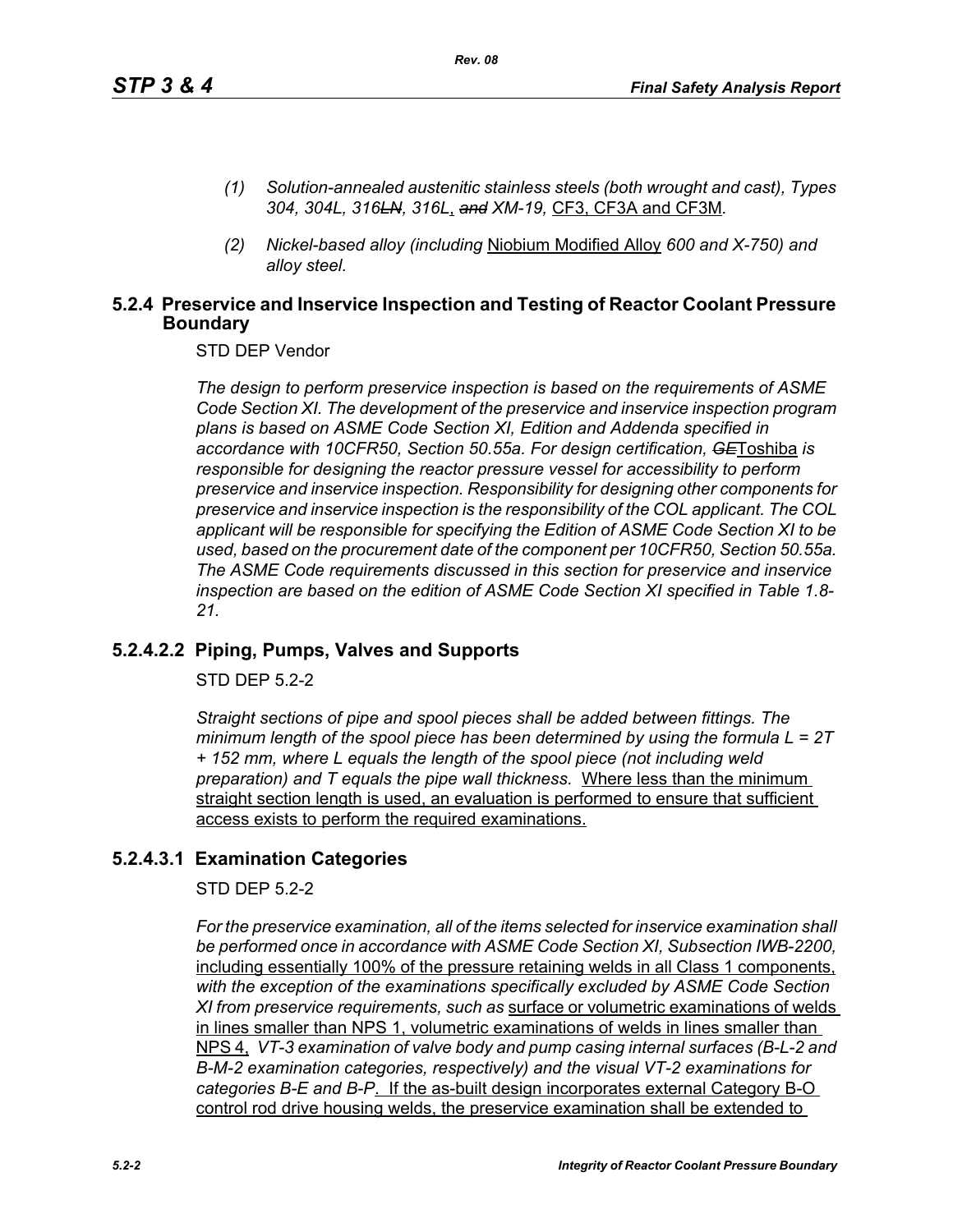include 100% of the welds in the installed peripheral control rod drive housings only in accordance with IWB-2200.

### **5.2.4.3.2.1 Ultrasonic Examination of the Reactor Vessel**

STD DEP 5A-1

*The GE Reactor Vessel Inspection System (GERIS) meets the detection and sizing requirements of Regulatory Guide 1.150, as cited in Table 5.2-9. Inner radius examinations are performed from the outside of the nozzle using several compound angle transducer wedges to obtain complete coverage of the required examination volume. Electronic gating used in the GERIS records up to eight different reflectors simultaneously to assure that all relevant indications are recorded. Appendix 5A demonstrates compliance with Regulatory Guide 1.150.* The ultrasonic system for examination of the reactor vessel meets the qualification requirements discussed in Subsection 5.2.4.3.4.

### **5.2.5.1.1 Detection of Leakage Within Drywell**

STD DEP T1 2.4-2

STD DEP 7.3-11

*The detection of small identified leakage within the drywell is accomplished by monitoring drywell equipment drain sump pump activity and sump level increases. The*  equipment drain sump level monitoring instruments will activate an alarm in the control *room when the identified* total *leak rate reaches 95* 114 *liters/min.*

*Equipment drain sump pump activity and sump level increases will be caused primarily from leaks from large process valves through valve stem drain lines.*

*The determination of the source of other identified leakage within the drywell is accomplished by (1) monitoring the reactor vessel head seal drain line pressure, (2) monitoring temperature in the valve stem seals drain line to the equipment drain sump, and* NOT USED *(3) monitoring temperature in the SRV discharge lines to the suppression pool to detect leakage through each of the SRVs. All of these monitors continuously indicate and/or record in the control room and will trip and activate an alarm in the control room on detection of leakage from monitored components.* 

*Excessive leakage inside the drywell (e.g., process line break or loss-of-coolant accident) is detected by high drywell pressure, low reactor water level, or high steamline flow (for breaks downstream of the flow elements). The instrumentation channels for these variables will trip when the monitored variable exceeds predetermined limits to activate an alarm and trip the isolation logic, which will close appropriate isolation valves.*

*The alarms, indication and isolation trip functions performed by the foregoing leak detection methods are summarized in Tables 5.2-6 and 5.2-7.*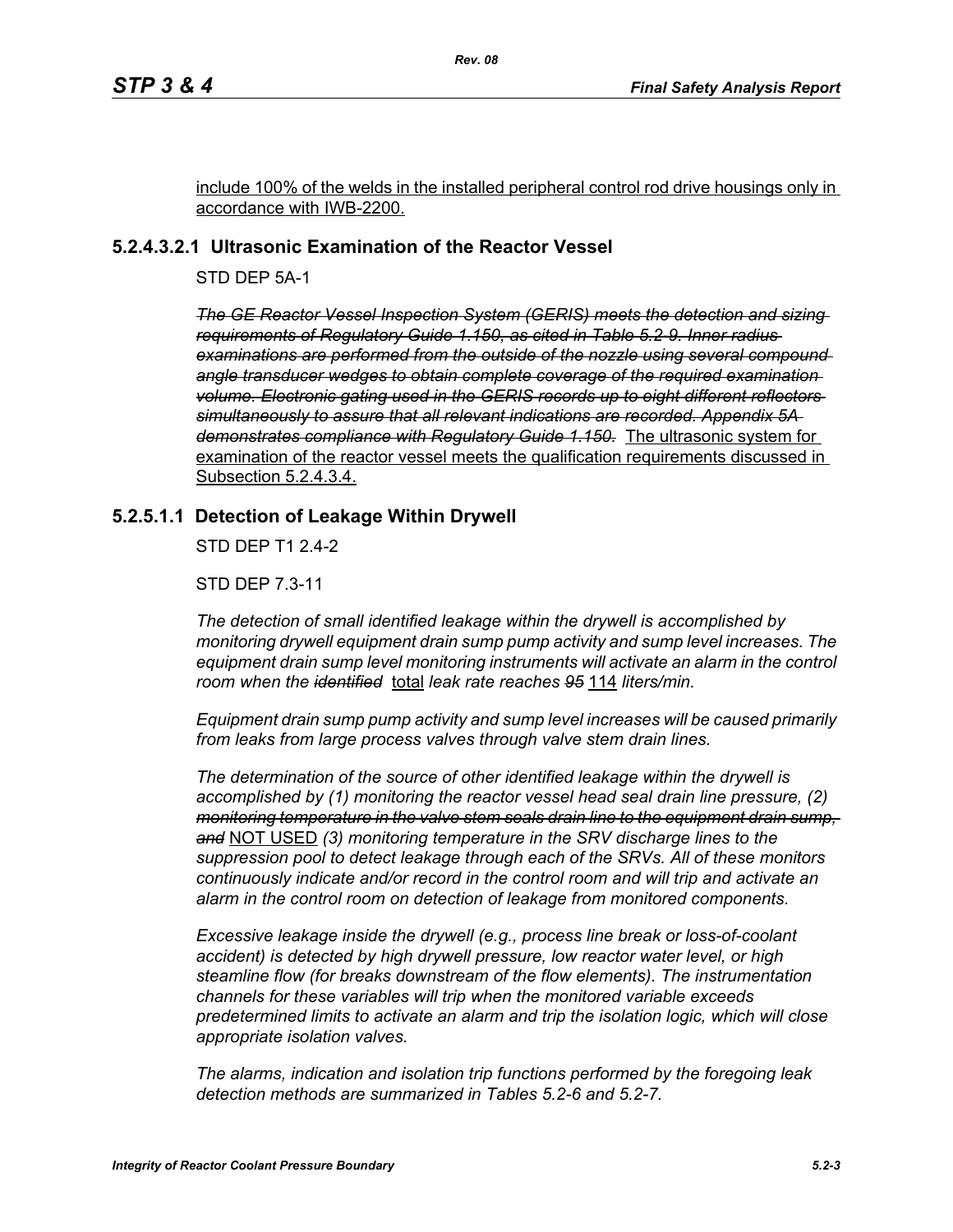*Listed below are the variables monitored for detection of leakage from piping and equipment located within the drywell:*

- *(1) High drywell temperature*
- *(2) High temperature in the valve stem seal (packing) drain lines* NOT USED
- *(3) High flow rate from the drywell floor and equipment drain sumps*
- *(4) High steamline flow rate (for leaks downstream of flow elements in main steamline and RCIC steamline)*
- *(5) High drywell pressure*
- *(6) High fission product releases*
- *(7) Reactor vessel low water level*
- *(8) Reactor vessel head seal drain line high pressure*
- *(9) SRV discharge piping high temperature*
- *(10)* Feedwater lines pressure difference

### **5.2.5.1.2 Detection of Leakage External to Drywell**

STD DEP T1 2.3-1

- *(2) (1) Within steam tunnel (between primary containment and turbine building):*
	- *(a) High radiation in main steamlines (steam tunnel)* NOT USED

# **5.2.5.2.1 Leak Detection Instrumentation and Monitoring Inside the Drywell**

STD DEP T1 2.4-2

STD DEP 7.3-11

STD DEP 7.3-12

*(1) Drywell Floor Drain Sump Monitoring*

*The drywell floor drain sump collects unidentified leakage such as leakage from control rod drives, floor drains, valve flanges, closed cooling water for reactor services (e.g., RIP motor cooling), condensate from the drywell atmospheric coolers, and any leakage not connected to the drywell equipment drain sump. The sump is equipped with two pumps and special instrumentation to measure sump fillup and pumpout times and provide continuous sump level rate of change monitoring with control room indication and alarm capabilities for excessive fill rate or pumpout frequency of the pumps. The drain sump instrumentation has a sensitivity of detecting reactor*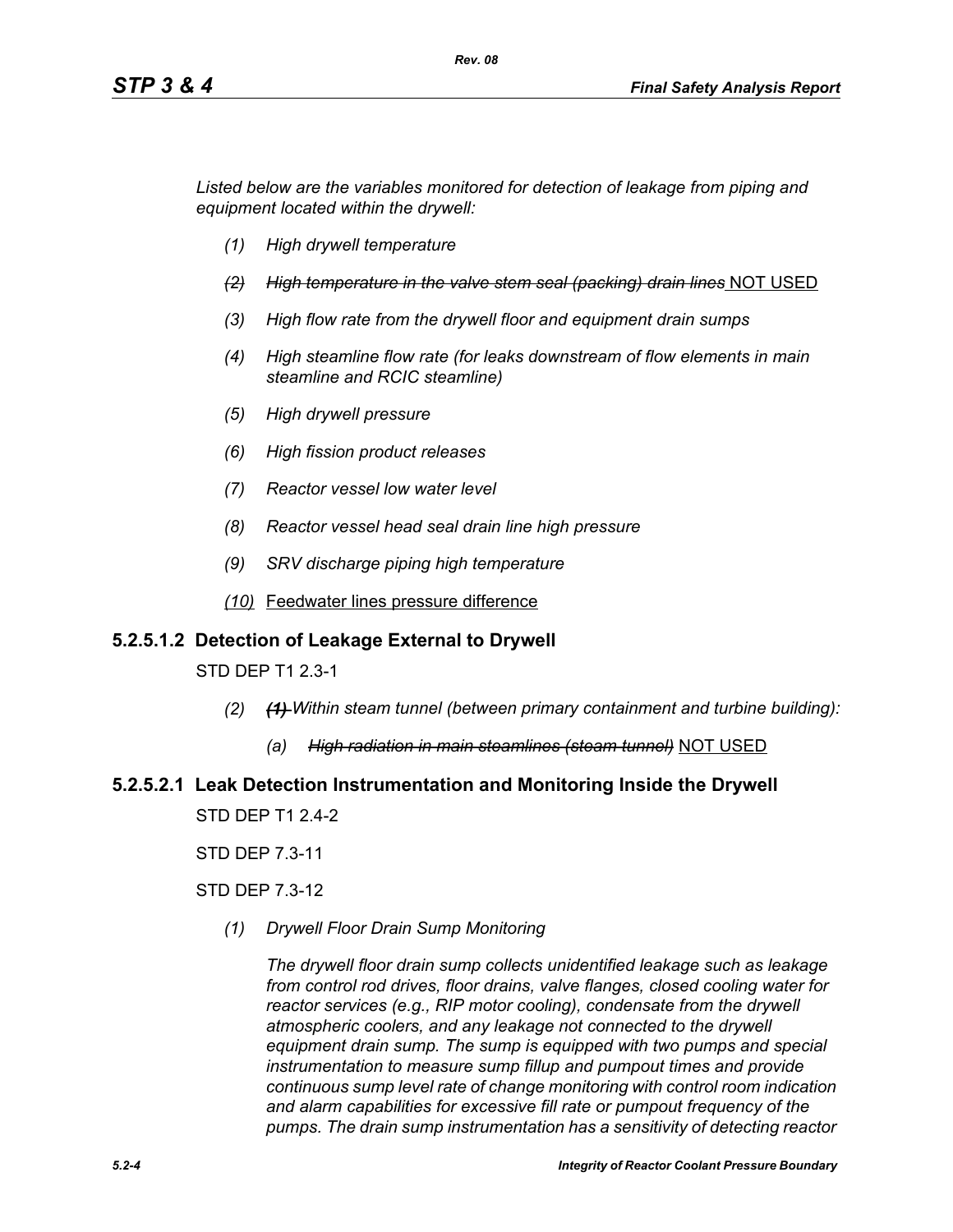*coolant leakage of 3.785 liter/min within a 60 minute period. The alarm setpoint has an adjustable range up to 19 liters/min for the drywell floor drain*  sump. In order to provide early warning of RCS leakage to the operators, a computer based control room alarm is provided that requires operator action with an 8 L/min increase in unidentified leakage over four hours.

*(2) Drywell Equipment Drain Sump Monitoring*

*The drywell equipment drain sump collects only identified leakage from identified leakage sources. This sump monitors leakage from valve stem packings,*the *RPV head flange seal, and other known leakage sources which are piped directly into the drywell equipment drain sump.*

(10) *(1) Valve Stem Packing Leakage Monitoring* NOT USED

*Large (two inch or larger) remote power-operated valves located in the drywell for the Nuclear Boiler, Reactor Water Cleanup, Reactor Core Isolation Cooling, and Residual Heat Removal Systems are fitted with drain lines from the valve stems, from between the two sets of valve steam packing. Leakage through the inner packing is carried to the drywell equipment drain sump. Leakage during hydro-testing may be observed in drain line sight glasses installed in each drain line. Also, each drainline is equipped with temperature sensors for detecting leakage. A remote-operated solenoid valve on each line may be closed to shut off the leakage flow through the first seal in order to take advantage of the second seal, and may be used during plant operation, in conjunction with the sump instrumentation, to identify the specific process valve which is leaking.*

*(14)* Feedwater Lines Pressure Difference

The Feedwater lines are monitored for excessive pressure differences that would indicate a break has occurred in one of the lines. Four channels are provided. A confirmatory high drywell pressure signal is also needed to initiate a trip of condensate pumps.

### **5.2.5.2.2 Leak Detection Instrumentation and Monitoring External to Drywell**

STD DEP T1 2.3-1

*(6) Main Steamline Radiation Monitoring* NOT USED.

*Main steamline radiation is monitored by gamma sensitive radiation monitors of the Process Radiation Monitoring System (PRMS). The PRMS provide four divisional channel trip signals to the LDS to close all MSIVs and the MSL drain valves upon detection of high radiation in the main steamline tunnel area. A reactor trip (scram) is also initiated by the same PRMS channel trip signals. The PRMS trip signals are also used to shutdown the main condenser mechanical vacuum pump and isolate its discharge line. The detectors are geometrically arranged to detect significant increases in*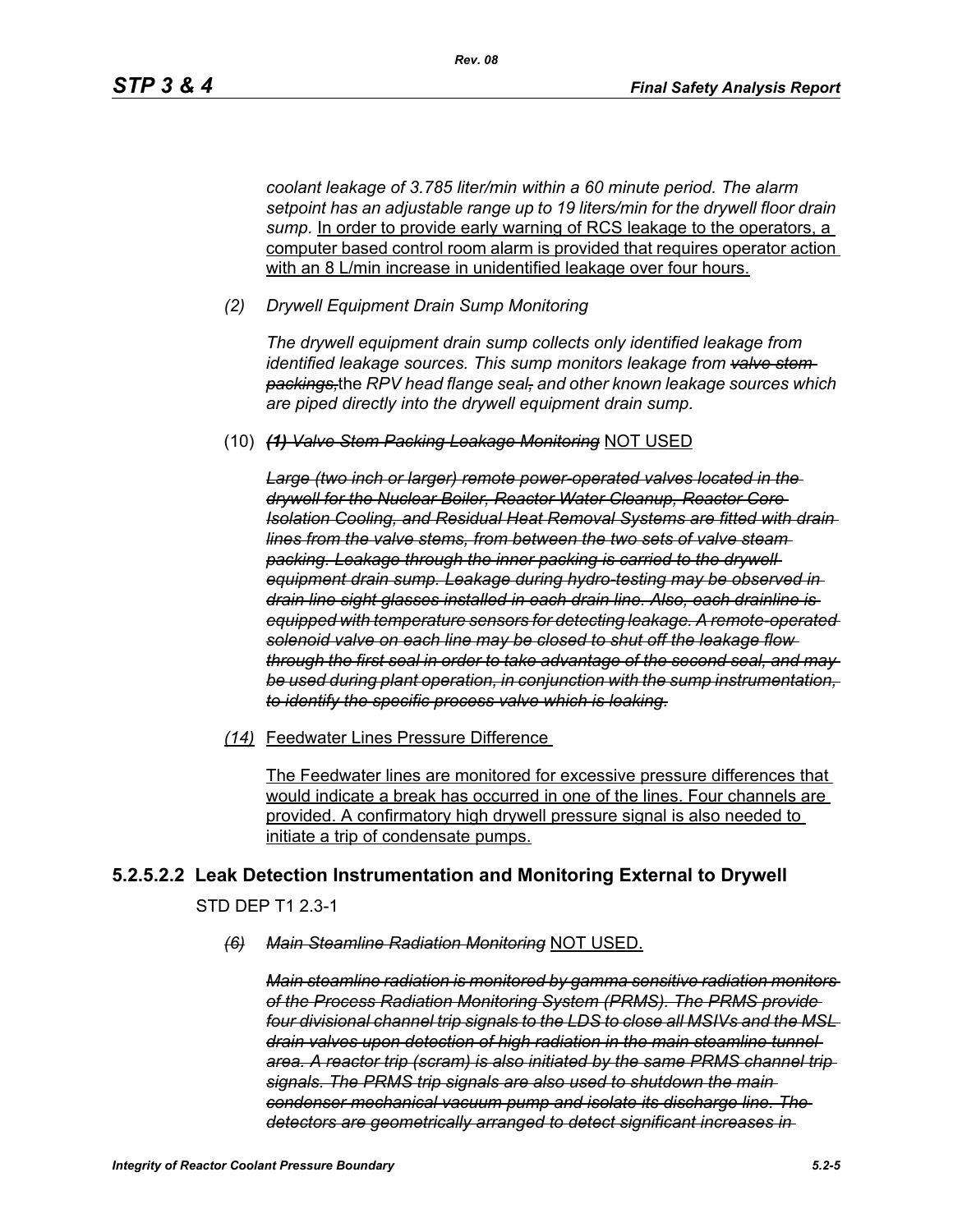*radiation level with any number of main steamlines in operation. Control room indications and alarms are provided by the PRM System.RCIC Steamline Pressure Monitors.* 

### **5.2.5.4.1 Total Leakage Rate**

STD DEP 7.3-12

*The total reactor coolant leakage rate consists of all leakage (identified and unidentified) that flows to the drywell floor drain and equipment drain sumps. The total leakage rate limit is well within the makeup capability of the RCIC System (182 m3/h). The total reactor coolant leakage rate limit is established at 95* 114 *liters/min. The identified and unidentified leakage rate limits are established at 95 liters/min and 3.785 liters/min, respectively.*

*The total leakage rate limit is established low enough to prevent overflow of the sumps. The equipment drain sumps and the floor drain sumps, which collect all leakage, are each pumped out by two 10 m3/h pumps.*

*If either the total or unidentified leak rate limit is exceeded, an orderly shutdown shall be initiated and the reactor shall be placed in a cold shutdown condition within 24* 36 *hours.*

### **5.2.5.4.2 Identified Leakage Inside Drywell**

STD DEP 7.3-11

*The valve stem packing of large power-operated valves, the reactor vessel head flange seal and other seals in systems that are part of the reactor coolant pressure boundary, and from which normal design identified source leakage is expected, are provided with leakoff drains. The nuclear system valves inside the drywell and the reactor vessel head flange are*is *equipped with double seals. The leakage from the inner valve stem packings and from the reactor vessel head flange inner seal, which discharge*s *to the drywell equipment drain sump, are*is *measured during plant operation.*

### **5.2.5.5.1 Unidentified Leakage Rate**

STD DEP 7.3-12

*The unidentified leakage rate is the portion of the total leakage rate received in the drywell sumps that is not identified as previously described. A threat of significant compromise to the nuclear system process barrier exists if the barrier contains a crack that is large enough to propagate rapidly (critical crack length). The unidentified leakage rate limit must be low because of the possibility that most of the unidentified leakage rate might be emitted from a single crack* break *in the nuclear system process barrier.*

*An allowance for leakage that does not compromise barrier integrity and is not identifiable is established for normal plant operation.*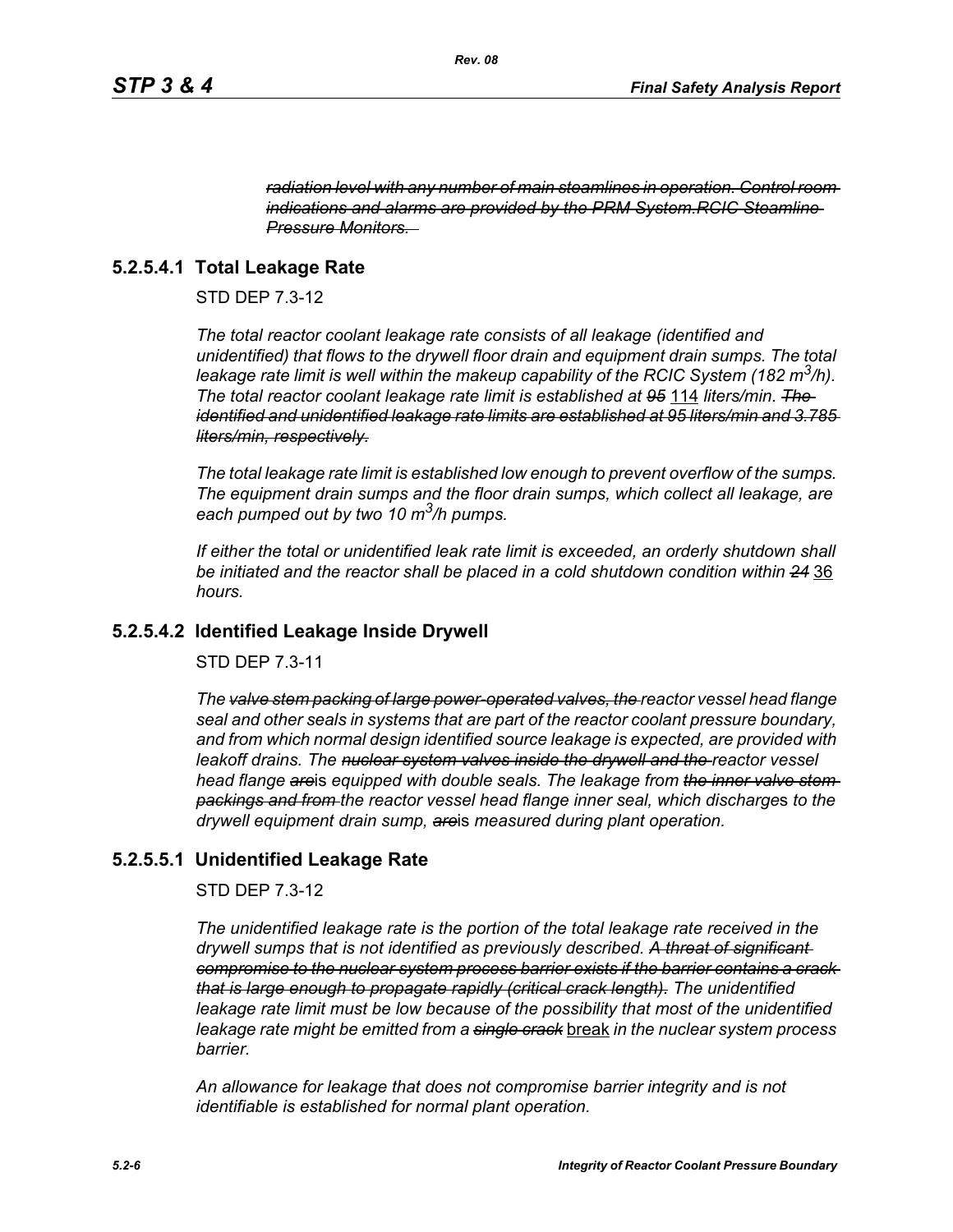*The unidentified leakage rate limit is established at 3.785* 19 *liters/min to allow time for corrective action before the process barrier could be significantly compromised. This unidentified leakage rate is a small fraction of the calculated flow from a critical crack in a primary system pipe (Appendix 3E).*

### **5.2.5.5.2 Margins of Safety**

STD DEP 7.3-12

*The margins of safety for a detectable flaw to reach critical size are presented in Subsection 5.2.5.5.3. Figure 3E-22 shows general relationships between crack length, leak rate, stress, and line size using mathematical models.*

### **5.2.5.9 Regulatory Guide 1.45: Compliance**

STD DEP 7.3-12

*The Limiting unidentified leakage to 3.785* 19 *liters/min and identified* total *leakage to 95* 114 *liters/min satisfies Position C.9.*

### **5.2.6 COL License Information**

### **5.2.6.1 Conversion of Indications**

The following site-specific supplement addresses COL License Information Item 5.1.

Surveillance procedures convert the drywell leakage indications into a common leakage equivalent for unidentified and identified leakage to ensure that leakage requirements in the Technical Specifications are met.

There are four drywell leakage detection indications:

- (1) Drywell floor drain sump monitoring system The surveillance procedure measures the levels in various leakage collection tanks over prescribed time frames and converts these levels into a leakage rate.
- (2) Airborne particulate channel of the drywell fission products monitoring system – The surveillance procedure converts the instantaneous detected radiation level into a leakage rate equivalent.
- (3) Gaseous radioactivity channel of the drywell fission products monitoring system – The surveillance procedure converts the instantaneous detected radiation level into a leakage rate equivalent.
- (4) Drywell air cooler condensate flow monitoring system The surveillance procedure measures the flow rate in the drain line and converts this value to a leakage rate.

The surveillance procedures use the measured leakage rates from each of these monitors to determine a total unidentified leakage rate. The conversion of the information from the four leakage detection systems to a total leakage rate is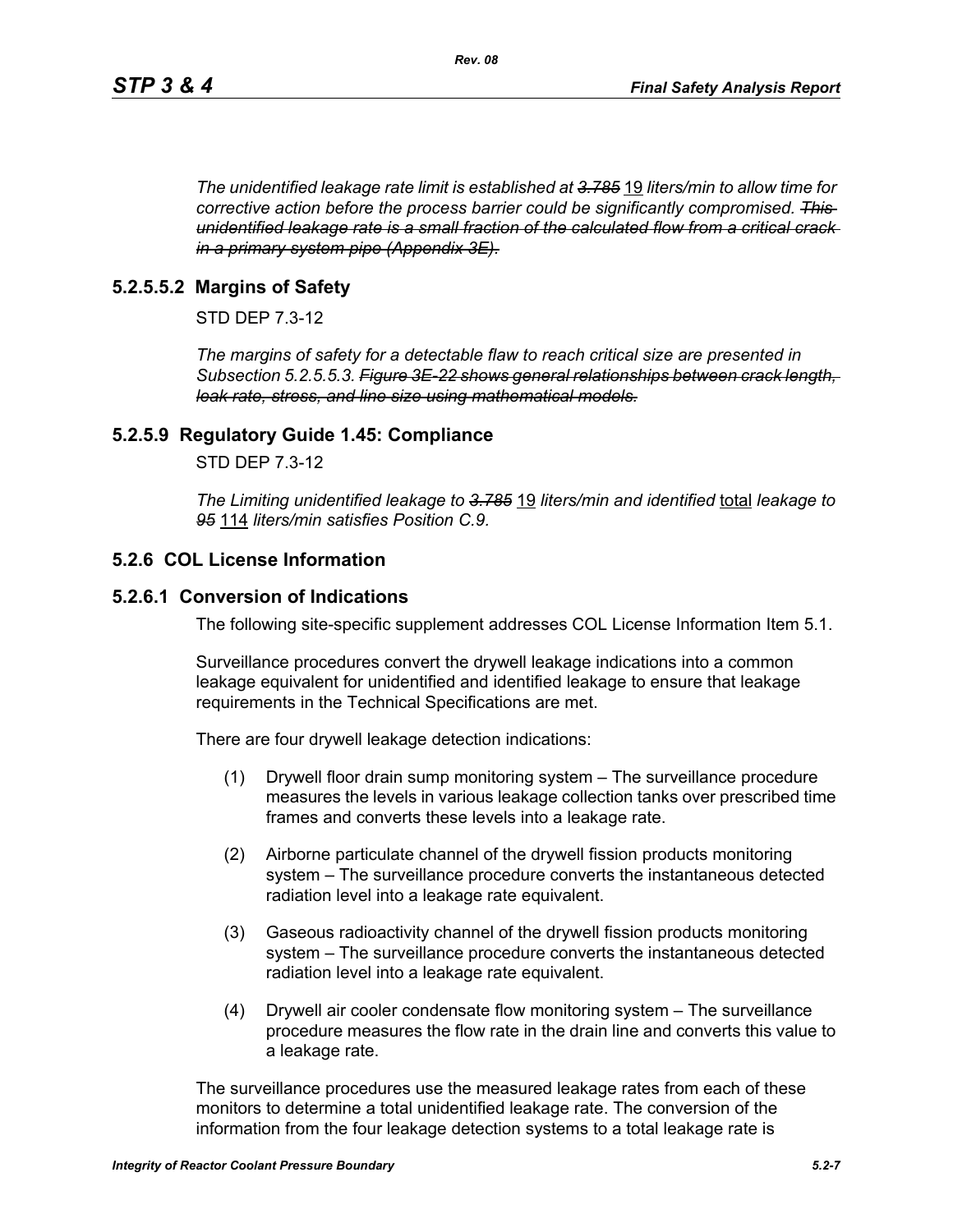accomplished by computerized programs. The drywell floor drain sump monitor, airborne particulates monitor, and drywell air cooler condensate flow monitor are capable of detecting leakage rates as low as 3.785 liters/min. The procedures include direction to the operators on actions to be taken before the TS limit is reached.

### **5.2.6.2 Plant-Specific ISI/PSI**

The following standard supplement address COL License Information Item 5.2.

The ISI/PSI program will be based on the 2004 ASME Boiler and Pressure Vessel Code Section XI, no addenda (as identified on Table 1.8-21). This code will be used for selecting components for examinations, identifying components subject to examination, a description of the components exempted from examination by applicable code, and isometric drawings used for examination. NRC requirements for performance demonstration of ultrasonic examination of reactor pressure vessels for preservice and inservice inspections, once addressed by Regulatory Guide 1.150 will be conducted in accordance with ASME Boiler and Pressure Vessel Code Section XI, Appendix VIII as required by 10 CFR 50.55a. Ultrasonic examination systems shall be qualified in accordance with ASME Boiler and Pressure Vessel Code Section XI, Appendix VIII and ultrasonic examination shall be conducted in accordance with ASME Boiler and Pressure Vessel Code Section XI, Appendix I. ASME Boiler and Pressure Vessel Code Section XI, Appendices I and VIII address near surface examination and surface resolution including the use of electronic gating as well as internal surface examination. Code cases are listed in Table 5.2-1. Any additional relief requests shall be submitted with a supporting technical justification if needed.

The PSI/ISI program for reactor coolant pressure boundary is described in Section 5.2.4 and Table 5.2-8.This COL License Information Item is addressed by the commitment to provide a comprehensive site-specific PSI and ISI program plan to the NRC at least 12 months prior to respective unit commercial power operation as discussed in Subsection 6.6.9.1. (COM 6.6-1)

### **5.2.6.3 Reactor Vessel Water Level Instrumentation**

The following standard supplement addresses COL License Information Item 5.3.

The Reactor Vessel Water Level Instrumentation backfill water flow is supplied from the Control Rod Drive (CRD) system to the reactor water level instrumentation leg to prevent potential formation of gas pocket (large bubbles) in the reference leg. The impact of non-condensable gases on the accuracy of reactor vessel level measurements is considered in the system design. The CRD system provides a process flow of approximately 4 L/min and is based on the results of BWR Owners Group testing in response to NRC Bulletin 93-03. This flow value is confirmed during preoperational testing in accordance with FSAR Subsection 14.2.12.16(3)(d).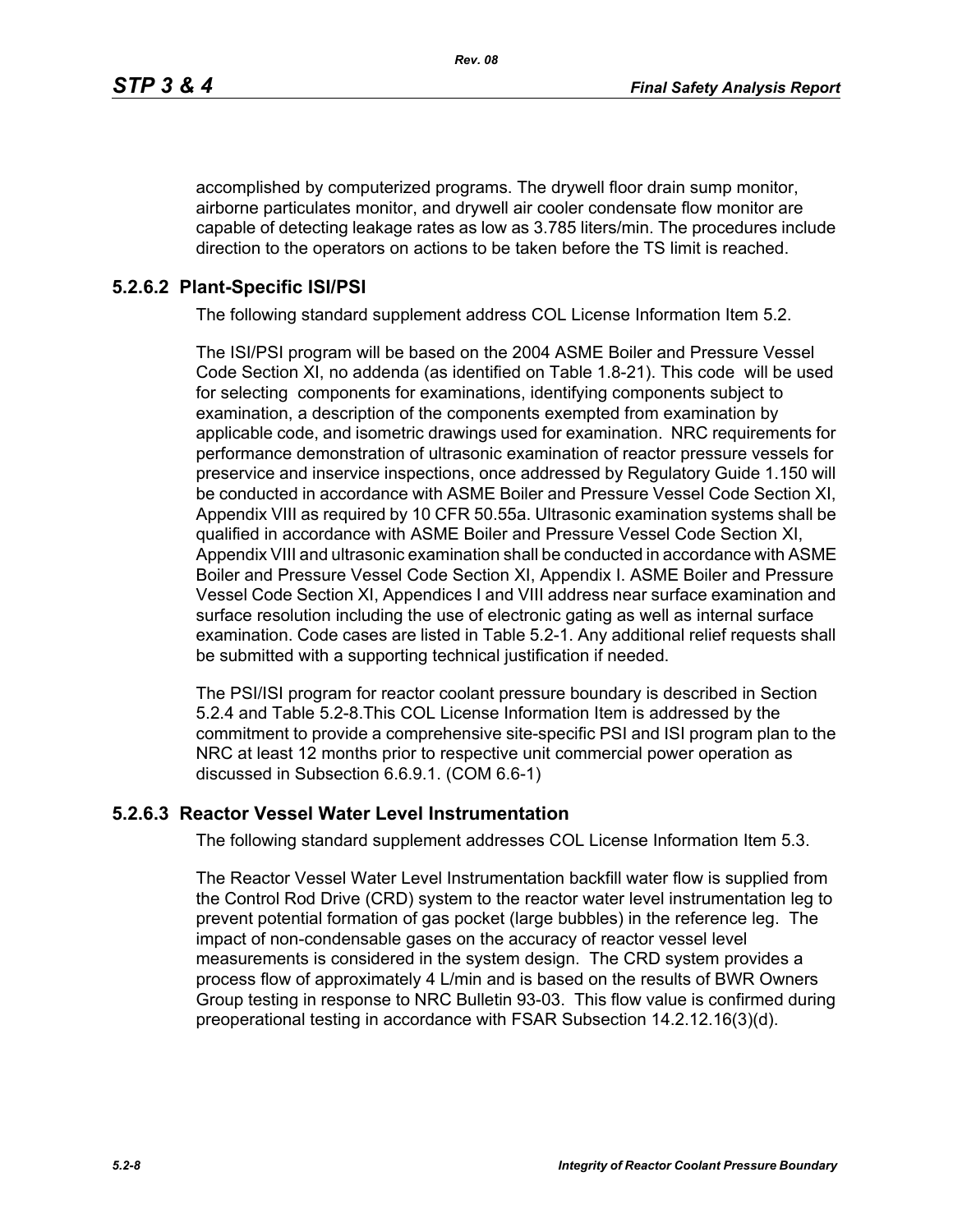| <b>Number</b>            | <b>Title</b>      | <b>Applicable Equipment</b>       | <b>Remarks</b>                                        |
|--------------------------|-------------------|-----------------------------------|-------------------------------------------------------|
| $IN-60-5$                | (33)              | <b>Core Support</b>               | Accepted per RG 1.84                                  |
| $fN - 71 - 15$           | (4)               | <b>Component Support]*</b>        | 4.85                                                  |
| [N-71- <del>17</del> 18  | (1)               | <b>Component Support]*</b>        | <b>Conditionally Accepted per</b><br><b>RG 1.84</b>   |
| [N-122-2                 | (2)               | Piping]*                          | Accepted per RG 1.84                                  |
| <b>IN-247</b>            | (3)               | Component Support]*               | Accepted per RG 1.84                                  |
| FN-249-9<br>$[N-249-14]$ | (4)               | Component Support]*               | Conditionally Accepted per<br>RG <del>1.85</del> 1.84 |
| $IN-309-1$               | (5)               | Component Support]*               | Accepted per RG 1.84                                  |
| $IN-313$                 | (6)               | Piping]*                          | Accepted per RG 1.84                                  |
| $IN-316$                 | (7)               | Piping]*                          | Accepted per RG 1.84                                  |
| FN-318-3<br>[N-318-5     | (8)               | Piping]*                          | <b>Conditionally Accepted per</b><br>RG 1.84          |
| <b>FN-319</b>            | $\left( 9\right)$ | Piping1*                          | Accepted per RG 1.84                                  |
| $[N-319-3]$              | (9)               | Piping]*                          | Accepted per RG 1.84                                  |
| $IN-391-2$               | (10)              | Piping]*                          | Accepted per RG 1.84                                  |
| [N-392-3                 | (11)              | Piping]*                          | Accepted per RG 1.84                                  |
| [N-393                   | (12)              | Piping]*                          | Accepted per RG 1.84                                  |
| [N-411-1                 | (13)              | Piping]*                          | Conditionally Accepted per<br>RG 1.84                 |
| $IN-414$                 | (14)              | Component Support]*               | Accepted per RG 1.84                                  |
| [N-430                   | (15)              | Component Support]*               | Accepted per RG 1.84                                  |
| N-236-1                  | (16)              | Containment                       | <b>Conditionally Accepted Per</b><br>RG 1.147         |
| N-307-1<br>N-307-2       | (17)              | <b>RPV Studs</b>                  | Accepted per RG 1.147                                 |
| $N-416-3$                | (20)              | Piping                            | Accepted Per RG 1.147                                 |
| N-432                    | (21)              | Class 1 Components                | Accepted Per RG 1.147                                 |
| N-435-1                  | (22)              | Class 2 Vessels                   | Accepted Per RG 1.147                                 |
| N-457                    | (23)              | <b>Bolt and Studs</b>             | Accepted Per RG 1.147                                 |
| $N-463-1$                | (24)              | Piping                            | Accepted Per RG 1.147                                 |
| N-460                    | (25)              | Class 1 & 2 Components and Piping | Accepted Per RG 1.147                                 |
| N-472                    | (26)              | Pumps                             | Accepted Per RG 1.147                                 |

### **Table 5.2-1 Reactor Coolant Pressure Boundary Components Applicable Code Cases**

*Rev. 08*

 $\mathbf{I}$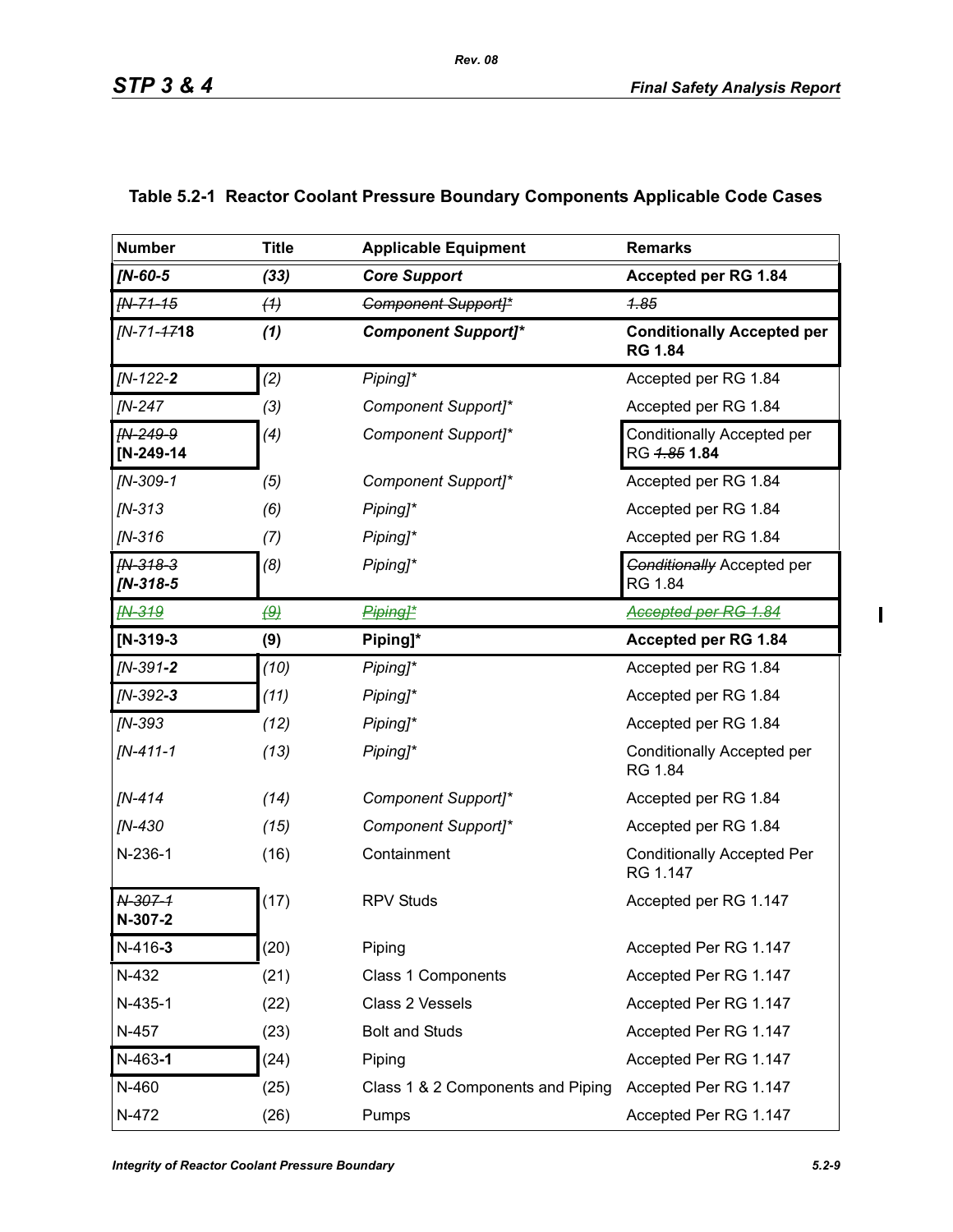| <b>Number</b> | <b>Title</b> | <b>Applicable Equipment</b>                                          | <b>Remarks</b>                                                  |
|---------------|--------------|----------------------------------------------------------------------|-----------------------------------------------------------------|
| [N-476        | (26a)        | Component Support]*                                                  | Accepted per RG 1.84                                            |
| $N-479-1$     | (27)         | Main Steam System                                                    | Not Listed in<br>Accepted per RG 1.147                          |
| N-491         | (28)         | <b>Component Supports</b>                                            | Not Listed in<br>Accepted per RG 1.147                          |
| N-496         | (29)         | <b>Bolts and Studs</b>                                               | Not Listed in<br>Accepted per RG 1.147                          |
| N-580-2       | (30)         | RPV, Reactor Internals, etc.                                         | <b>Approved by ASME</b><br><b>Standards Committee</b><br>(2008) |
| N-608         | (31)         | <b>Use of Applicable Code Edition</b><br>and Addenda, NCA-1140(a)(2) | Accepted per RG 1.84                                            |
| N-613-1       | (32)         | <b>Reactor Vessel</b>                                                | Accepted per RG 1.147                                           |
| $N-632$       | (34)         | <b>Containment</b>                                                   | Accepted per RG 1.84                                            |

### **Table 5.2-1 Reactor Coolant Pressure Boundary Components Applicable Code Cases (Continued)**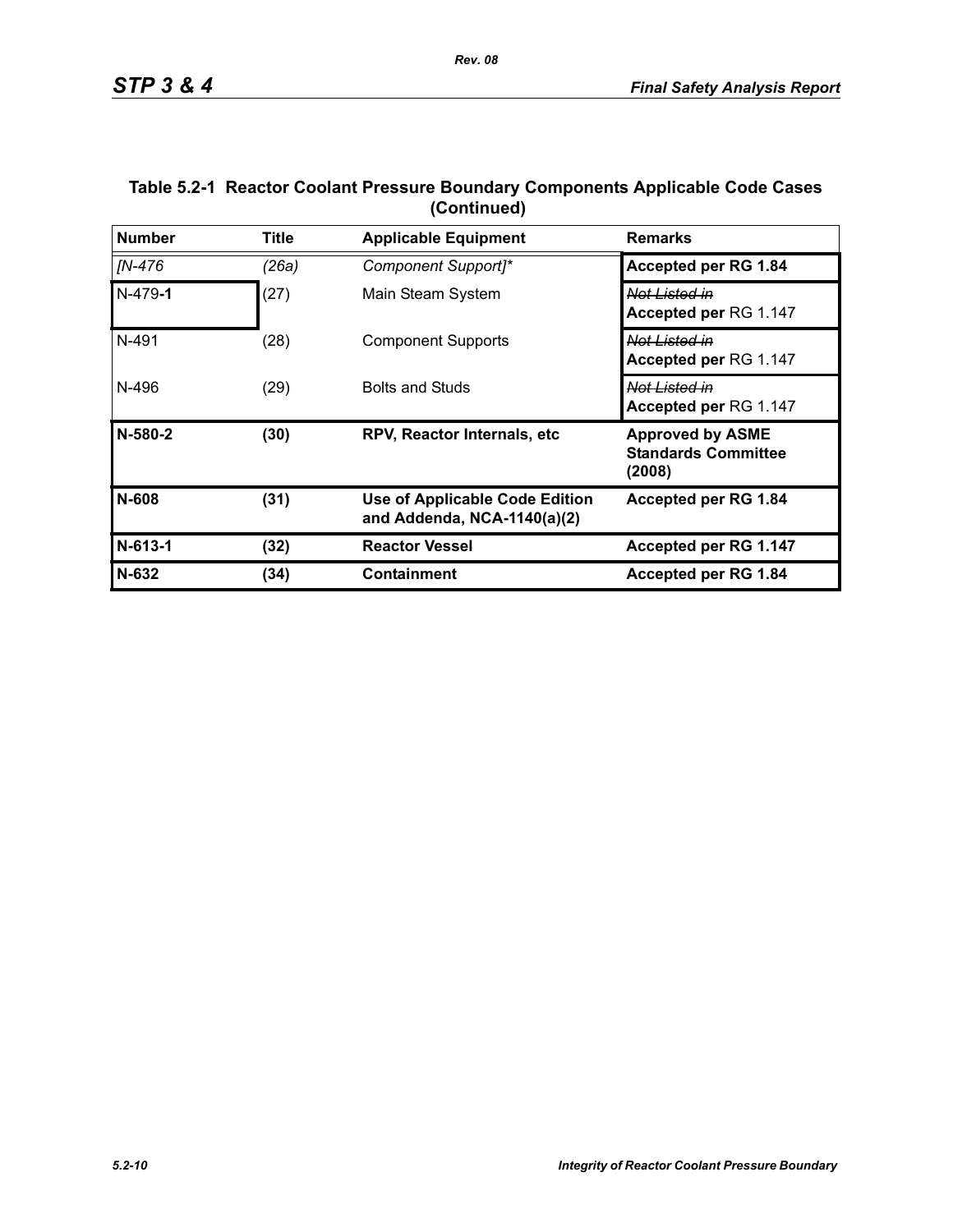### **Table 5.2-1a Reactor Coolant Pressure Boundary Components Applicable Code Cases (Continued)**

| (30) | Use of Alloy 600 (UNS N066000) with Columbium added, Section III, Div. 1 (SC III File #N96-<br>44) (MC97-86)                                                                 |
|------|------------------------------------------------------------------------------------------------------------------------------------------------------------------------------|
| (31) | Applicable Code Edition and Addenda, NCA-1140(a)(2), Section III, Division 1                                                                                                 |
| (32) | UT Exam of Penetration Nozzles in Vessels, Category B-D, Item Nos. B3.10 and B3.90,<br>Reactor Nozzle to Vessel Welds, Figs. IWB 2500-7(a), (b), (c), Section XI, Division 1 |
| (33) | Material for Core Support Structures, Section III, Division 1                                                                                                                |
| (34) | Use of ASTM A 572, Grades 50 and 65 for Structural Attachments to Class CC<br><b>Containment Liners, Section III, Division 2.</b>                                            |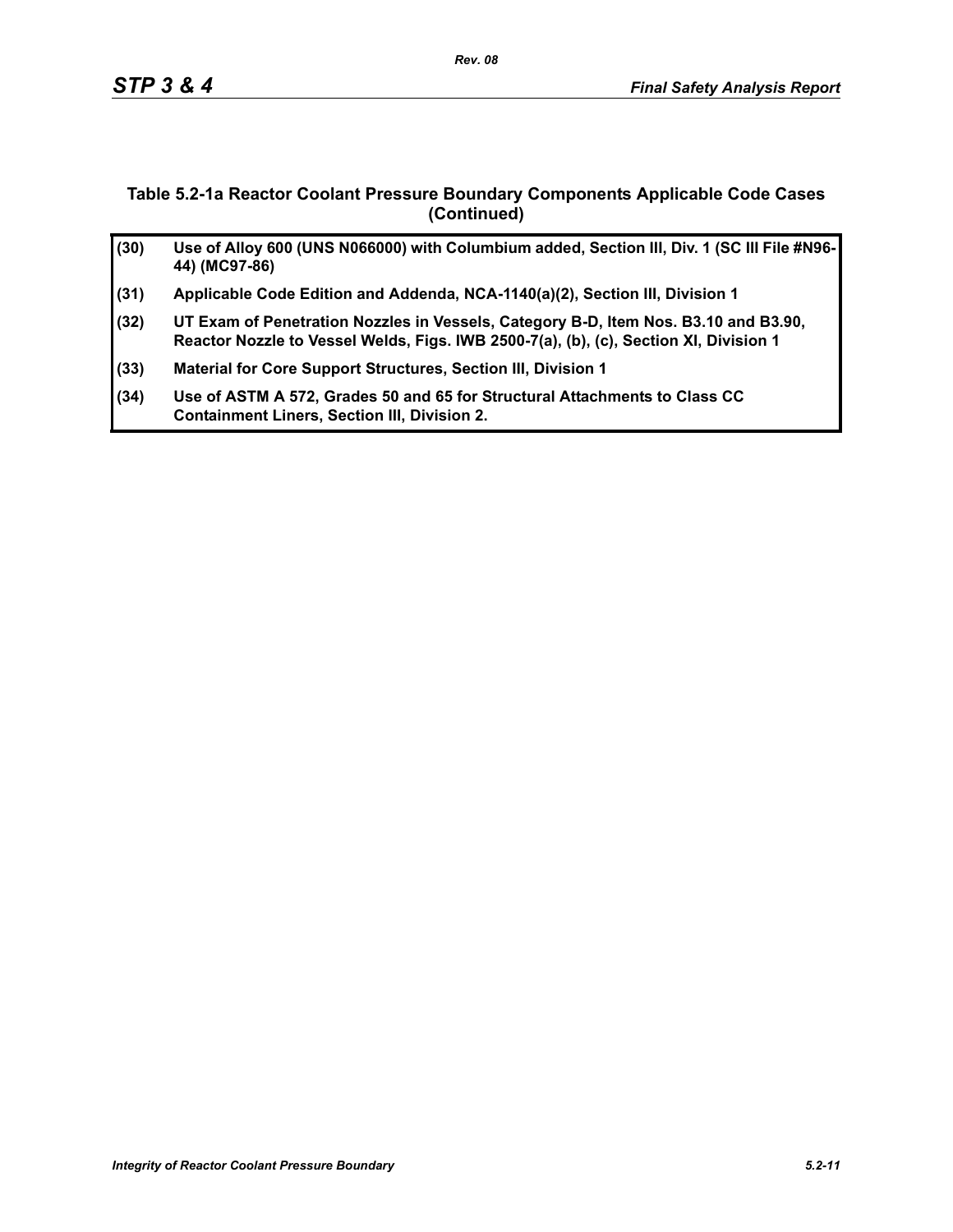| Component                      | <b>Form</b>                     | <b>Material</b>                                                         | <b>Specification</b><br>(ASTM/ASME)                                                     |  |  |  |  |  |  |
|--------------------------------|---------------------------------|-------------------------------------------------------------------------|-----------------------------------------------------------------------------------------|--|--|--|--|--|--|
| Main Steam Isolation Valves    |                                 |                                                                         |                                                                                         |  |  |  |  |  |  |
| Valve Body                     | Cast                            | Carbon steel                                                            | SA352 LCB                                                                               |  |  |  |  |  |  |
| Cover                          | Forged                          | Carbon Steel                                                            | <b>SA350LF2</b>                                                                         |  |  |  |  |  |  |
| Poppet                         | Forged                          | <b>Carbon Steel</b>                                                     | <b>SA350LF2</b>                                                                         |  |  |  |  |  |  |
| Valve stem                     | Rod                             | 17-4 ph Precipitation<br><b>Hardened Stainless</b><br><b>Steel</b>      | SA 564 630 (H1100)                                                                      |  |  |  |  |  |  |
| Body bolt                      | <b>Bolting</b>                  | Low-Alloy steel                                                         | SA 540 B23 CL4 or 5                                                                     |  |  |  |  |  |  |
| Hex nuts                       | <b>Bolting Nuts</b>             | Low-Alloy steel                                                         | SA 194 GR7                                                                              |  |  |  |  |  |  |
| Main Steam Safety/Relief Valve |                                 |                                                                         |                                                                                         |  |  |  |  |  |  |
| <b>Body</b>                    | Forging or<br>Casting           | Carbon steel<br>Carbon steel                                            | ASME SA 350 LF2<br>ASME SA 352 LCB                                                      |  |  |  |  |  |  |
| Bonnet (yoke)                  | Forging or<br>Casting           | Carbon steel<br>Carbon steel                                            | ASME SA 350 LF2<br>ASME SA 352 LCB                                                      |  |  |  |  |  |  |
| Nozzle (seat)                  | Forging or<br>Casting           | Stainless steel<br>or<br>Carbon steel                                   | ASME SA 182 Gr F316 or<br>SA351 CF3 or CF 3M<br>ASME SA 350 LF2 or<br><b>SA 352 LCB</b> |  |  |  |  |  |  |
| Body to bonnet stud            | Bar/rod<br><b>Bolting</b>       | Low-Alloy steel                                                         | ASME SA 193 Gr B7                                                                       |  |  |  |  |  |  |
| Body to bonnet nut             | Bar/rod-<br><b>Bolting Nuts</b> | Low-Alloy steel                                                         | ASME SA 194 Gr 7                                                                        |  |  |  |  |  |  |
| <b>Disk</b>                    | Forging<br>or Casting           | Alloy steel NiGrfe<br>NiCrFe Alloy Stainless ASME SA 351 CF 3A<br>steel | ASME SASB 637 Gr 718                                                                    |  |  |  |  |  |  |
| Spring washer<br>&             | Forging                         | Carbon steel                                                            | ASME SA 105                                                                             |  |  |  |  |  |  |
| <b>Adjusting Screw</b><br>or   | <b>Bolting</b>                  | Alloy steel                                                             | ASME SA 193 Gr B6<br>(Quenched + tempered or<br>normalized & tempered)                  |  |  |  |  |  |  |
| Setpoint adjustment assembly   | Forgings                        | Carbon and alloy steel<br>parts                                         | Multiple specifications                                                                 |  |  |  |  |  |  |

### **Table 5.2-4 Reactor Coolant Pressure Boundary Materials**

*Rev. 08*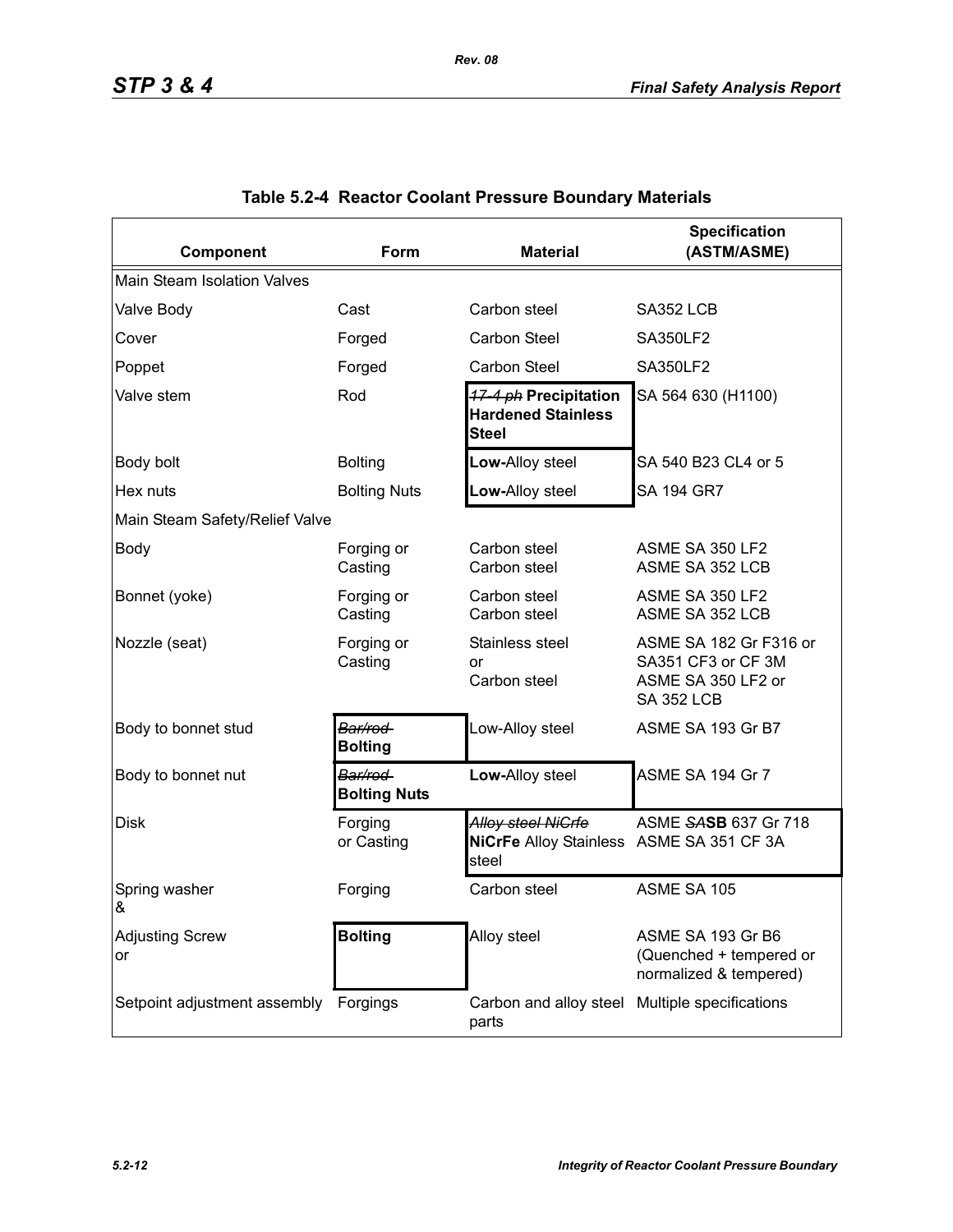| Component                                                          | Form                         | <b>Material</b>                           | <b>Specification</b><br>(ASTM/ASME)                                                                   |
|--------------------------------------------------------------------|------------------------------|-------------------------------------------|-------------------------------------------------------------------------------------------------------|
| Spindle (stem)                                                     | Bar                          | Precipitation-hardened<br>stainless steel | ASTM A564 Type 630<br>(H 1100)                                                                        |
| Spring                                                             | Wire or Bellville<br>washers | <b>Steel</b><br><b>Alloy Steel</b>        | ASTM A304 Gr 4161 N<br>45 Cr Mo V67                                                                   |
| Main Steam Piping (between RPV and the turbine stop valve)         |                              |                                           |                                                                                                       |
| Pipe                                                               | <b>Seamless</b>              | Carbon steel                              | ASME SA 333 Gr. 6                                                                                     |
| Contour nozzle<br>250A 10.36 MpaG                                  | Forging                      | Carbon steel                              | <b>ASME SA 350 LF 2</b>                                                                               |
| Large groove flange                                                | Forging                      | Carbon steel                              | <b>ASME SA 350 LF 2</b>                                                                               |
| 50A special nozzle                                                 | Forging                      | Carbon steel                              | ASME SA 350 LF2                                                                                       |
| Elbow                                                              | <b>Seamless</b>              | Carbon steel                              | ASME SA 420                                                                                           |
| Head fitting/penetration piping                                    | Forging                      | Carbon steel                              | ASME SA 350 LF2                                                                                       |
| Feedwater Piping (between RPV and the seismic interface restraint) |                              |                                           |                                                                                                       |
| Pipe                                                               | <b>Seamless</b>              | Carbon steel                              | ASME SA 333 Gr. 6                                                                                     |
| Elbow                                                              | <b>Seamless</b>              | Carbon steel                              | ASME SA 420                                                                                           |
| Head fitting/penetration piping                                    | Forging                      | Carbon steel                              | ASME SA 350 LF2                                                                                       |
| Nozzle                                                             | Forging                      | Carbon steel                              | ASME SA 350 LF2                                                                                       |
| <b>Recirculation Pump Motor Cover</b>                              |                              |                                           |                                                                                                       |
| Bottom flange (cover)                                              | Forging                      | Low-Alloy steel                           | ASME SA 533 Gr. B Class 1<br>or SA 508 Class 3                                                        |
| Stud                                                               | <b>Bolting</b>               | Low-Alloy steel                           | ASME SA 540 CL.3 Gr.B24<br>or SA 193, B7                                                              |
| Nut                                                                | <b>Bolting Nuts</b>          | Low-Alloy steel                           | ASME SA 194 Gr. 7                                                                                     |
| <b>CRD</b>                                                         |                              |                                           |                                                                                                       |
| Middle flange                                                      | Forging                      | Stainless steel                           | SA 182/ <b>182M</b> , F304L* <b>,</b><br>F304*, F316L* or F316*, or<br>SA 336/336M, F304* or<br>F316* |
| Spool piece                                                        | Forging                      | Stainless steel                           | SA 182/182M, F304L*,<br>F304*F316L*, or SA<br>336/336M, F304* or F316*                                |

## **Table 5.2-4 Reactor Coolant Pressure Boundary Materials (Continued)**

*Rev. 08*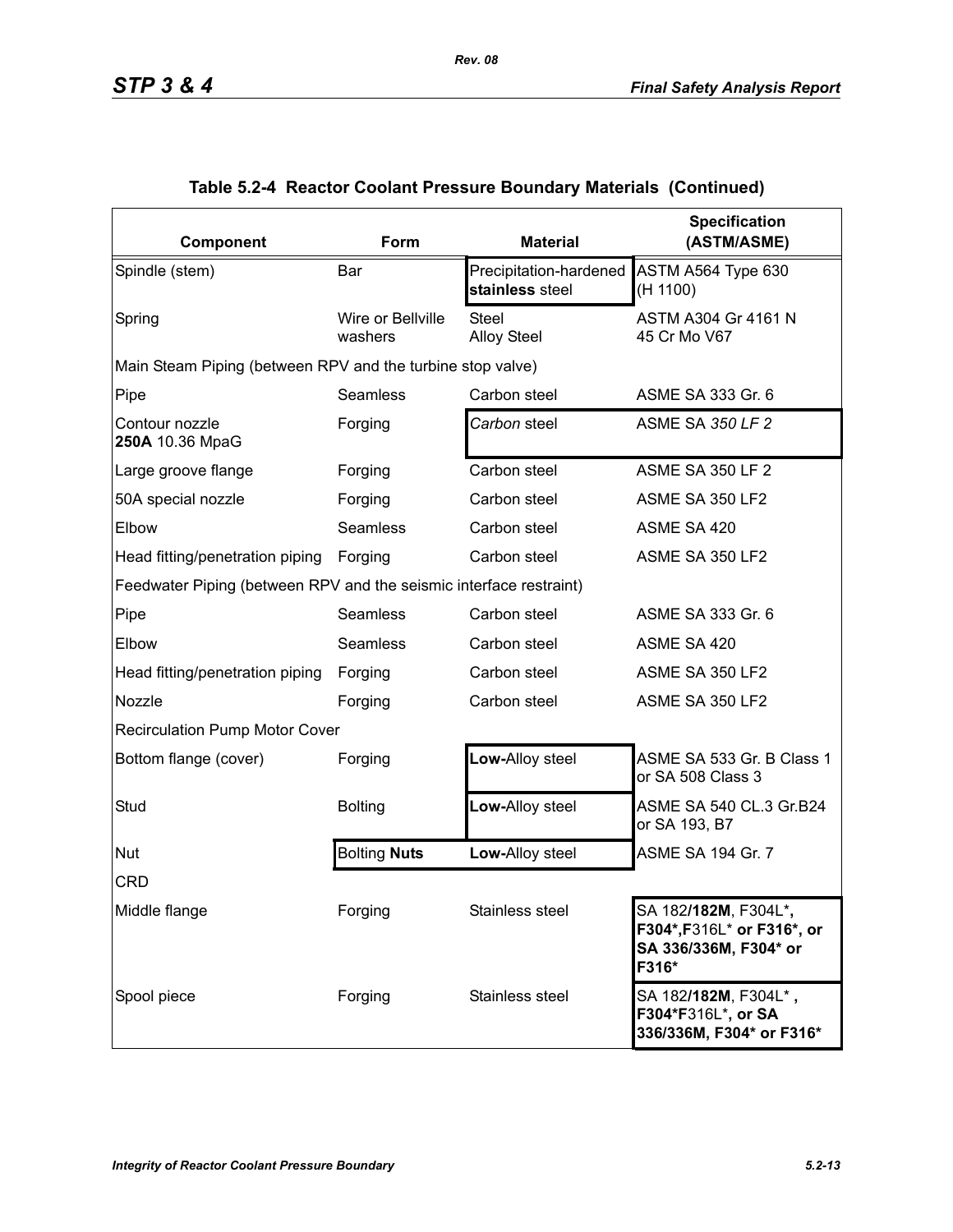| Component                                               | Form            | <b>Material</b>                                     | <b>Specification</b><br>(ASTM/ASME)                                                                                                   |  |  |  |  |  |  |  |
|---------------------------------------------------------|-----------------|-----------------------------------------------------|---------------------------------------------------------------------------------------------------------------------------------------|--|--|--|--|--|--|--|
| Mounting bolts                                          | Bar Bolting     | Low-Alloy steel                                     | SA 194 SA-193/193M Grade<br>B7                                                                                                        |  |  |  |  |  |  |  |
| Seal housing                                            | Forging         | Stainless steel                                     | SA 182/182M, F304L*,<br>F304*F316L* or F316*, or<br>SA 336/336M, F304* or<br>F316*                                                    |  |  |  |  |  |  |  |
| Seal housing nut                                        | Bar             | Stainless steel                                     | SA 564, 47-4PH 630(H1100)                                                                                                             |  |  |  |  |  |  |  |
| <b>Reactor Pressure Vessel</b>                          |                 |                                                     |                                                                                                                                       |  |  |  |  |  |  |  |
| Shells and Heads                                        | Plate           | Low-Alloy steel Mn-<br>1/2 Mo-1/2 Ni                | SA-533, Type B, Class 1                                                                                                               |  |  |  |  |  |  |  |
|                                                         | Forging         | 34 Ni-1/2 Mo-Cr-V<br>Low alloy steel                | SA-508, Class 3                                                                                                                       |  |  |  |  |  |  |  |
| Shell and Head<br>Flange                                | Forging         | 3/4 Ni-1/2 Mo-Cr-V<br>Low alloy steel               | <b>SA-508 Class 3</b>                                                                                                                 |  |  |  |  |  |  |  |
| Flanged<br><b>Nozzles</b>                               | Forging         | $G-S+$<br>Low alloy steel                           | <b>SA-508 Class 3</b>                                                                                                                 |  |  |  |  |  |  |  |
| <b>Drain Nozzles</b>                                    | Forging         | $C-S+$<br>Carbon steel or<br><b>Stainless steel</b> | SA-508 Class 1 or SA 182,<br>F316L* or F316*<br>SA-336, F316*                                                                         |  |  |  |  |  |  |  |
| Appurtenances/Instrumentation Forging<br><b>Nozzles</b> |                 | Cr-Ni-Mo<br>Stainless steel                         | SA-182, Grade F316L* or<br><del>F316<sup>†</sup> F316*</del> or SA-336,<br><del>Class F316L* or F316<sup>‡</sup></del><br>Class F316* |  |  |  |  |  |  |  |
|                                                         | Bar, Smls. Pipe | Ni-Cr-Fe<br>(UNS N06600)                            | <del>SB-166<sup>≢</sup> or SB-167<sup>≢</sup> Code</del><br><b>Case N-580-2</b>                                                       |  |  |  |  |  |  |  |
| <b>Stub Tubes</b>                                       | Forging         | Ni-Cr-Fe<br>(UNS N06600)                            | <del>SB-564<sup>≢</sup> Code Case N-580-</del><br>2                                                                                   |  |  |  |  |  |  |  |
|                                                         | Bar, Smls. Pipe | Ni-Cr-Fe<br>(UNS N06600)                            | <del>SB-166<sup>‡</sup> or SB-167<sup>‡</sup> Code</del><br><b>Case N-580-2</b>                                                       |  |  |  |  |  |  |  |

### **Table 5.2-4 Reactor Coolant Pressure Boundary Materials (Continued)**

*Rev. 08*

\* Carbon content is maximum 0.020%.

*† Carbon content is maximum 0.020% and nitrogen from 0.060 to 0.120%.*

*‡ Added niobium content is 1 to 4%.*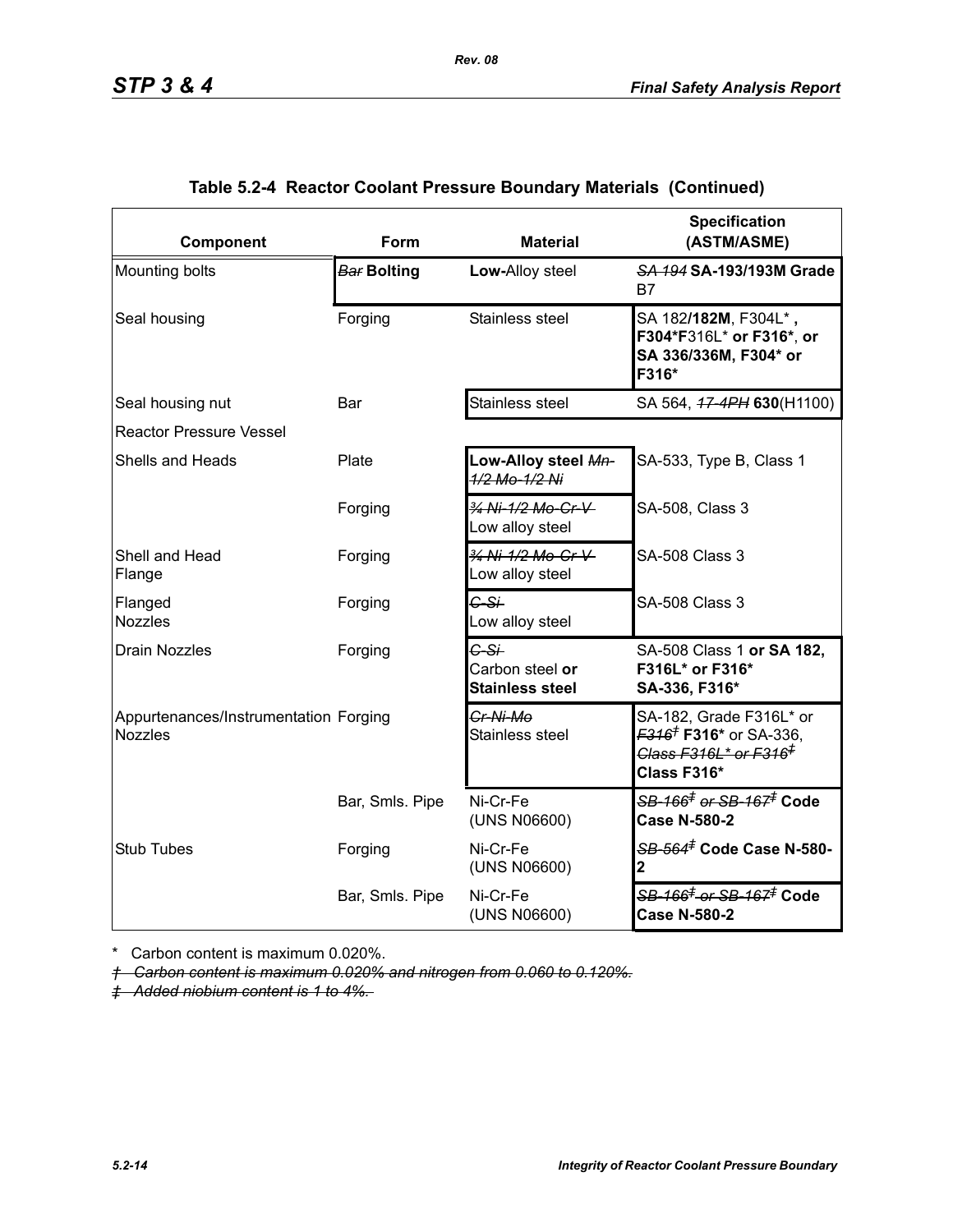| ທ |
|---|
| ⊣ |
| d |
| ట |
| ശ |
| 4 |

| Table 5.2-6 LDS Control and Isolation Function vs. Monitored Process Variables |                            |                            |                       |                              |                               |                           |                                   |                           |                         |                                    |                                |                                |                                  |                              |                          |                            |                                    |                               |                                         |                                     |                          |                                |                              |
|--------------------------------------------------------------------------------|----------------------------|----------------------------|-----------------------|------------------------------|-------------------------------|---------------------------|-----------------------------------|---------------------------|-------------------------|------------------------------------|--------------------------------|--------------------------------|----------------------------------|------------------------------|--------------------------|----------------------------|------------------------------------|-------------------------------|-----------------------------------------|-------------------------------------|--------------------------|--------------------------------|------------------------------|
| Monitored<br>Variables<br>LDS Control &<br><b>Isolation Functions</b>          | Level Low<br>Reactor Water | Turbine Inlet SL Press Low | Reactor Pressure High | Flow Rate High<br><b>ISN</b> | <del>MSL Radiation High</del> | MSL Tunnel Amb. Temp High | Temp High<br>Amb.<br>Turbine Area | Main Condenser Vacuum Low | Drywell Pressure High   | Equip Area Temp High<br><b>RHR</b> | Equip Area Temp High<br>RCIC I | SL Pressure Low<br><b>RCIC</b> | SL Flow Rate High<br><b>RCIC</b> | RCIC Vent Exhaust Press High | CUW Equip Area Temp High | CUW Differential Flow High | Pumps Running<br>SLCS <sub>I</sub> | LCW Drain Line Radiation High | Radiation High<br><b>HCW Drain Line</b> | High<br>Exhaust Air Rad<br>R/B HVAC | F/H Exhaust Air Rad High | Pressure Difference<br>FW Line | $\mathbf{c}$<br>ନ୍<br>4      |
| MSIVs & MSL Drain Line Valves                                                  | L1.5                       | $\overline{\mathsf{x}}$    |                       | $\overline{\mathsf{x}}$      | $\overline{\mathsf{x}}$       | $\overline{\mathsf{x}}$   | $\overline{\mathsf{x}}$           | $\overline{\mathsf{x}}$   |                         |                                    |                                |                                |                                  |                              |                          |                            |                                    |                               |                                         |                                     |                          |                                |                              |
| <b>CUW Process Lines Isolation</b>                                             | L2                         |                            | $X^*$                 |                              |                               | X                         |                                   |                           |                         |                                    |                                |                                |                                  |                              | X                        | X                          | $\boldsymbol{\mathsf{X}}$          |                               |                                         |                                     |                          |                                |                              |
| RHR S/C PCV Valves                                                             | L <sub>3</sub>             |                            | X                     |                              |                               |                           |                                   |                           |                         | $\boldsymbol{\mathsf{X}}$          |                                |                                |                                  |                              |                          |                            |                                    |                               |                                         |                                     |                          |                                |                              |
| <b>RCIC Steamline Isolation</b>                                                |                            |                            |                       |                              |                               |                           |                                   |                           |                         |                                    | X                              | $\pmb{\times}$                 | X                                | $\boldsymbol{\mathsf{X}}$    |                          |                            |                                    |                               |                                         |                                     |                          |                                |                              |
| <b>ATIP Withdrawal</b>                                                         | L <sub>3</sub>             |                            |                       |                              |                               |                           |                                   |                           | X                       |                                    |                                |                                |                                  |                              |                          |                            |                                    |                               |                                         |                                     |                          |                                |                              |
| DW RAD Sampling Isolation                                                      | L2                         |                            |                       |                              |                               |                           |                                   |                           | X                       |                                    |                                |                                |                                  |                              |                          |                            |                                    |                               |                                         |                                     |                          |                                |                              |
| <b>SPCU Process Line Isolation</b>                                             | L <sub>3</sub>             |                            |                       |                              |                               |                           |                                   |                           | X                       |                                    |                                |                                |                                  |                              |                          |                            |                                    |                               |                                         |                                     |                          |                                |                              |
| DW LCW Sump Drain Line Isolation                                               | L <sub>3</sub>             |                            |                       |                              |                               |                           |                                   |                           | X                       |                                    |                                |                                |                                  |                              |                          |                            |                                    | $\boldsymbol{\mathsf{X}}$     |                                         |                                     |                          |                                |                              |
| DW HCW Sump Drain Line Isolation                                               | L <sub>3</sub>             |                            |                       |                              |                               |                           |                                   |                           | X                       |                                    |                                |                                |                                  |                              |                          |                            |                                    |                               | X                                       |                                     |                          |                                |                              |
| <b>RCW PCV Valves Isolation</b>                                                | L1                         |                            |                       |                              |                               |                           |                                   |                           | X                       |                                    |                                |                                |                                  |                              |                          |                            |                                    |                               |                                         |                                     |                          |                                |                              |
| <b>HNCW PCV Valves Isolation</b>                                               | L1                         |                            |                       |                              |                               |                           |                                   |                           | X                       |                                    |                                |                                |                                  |                              |                          |                            |                                    |                               |                                         |                                     |                          |                                |                              |
| AC System P&V Valves Isolation                                                 | L3                         |                            |                       |                              |                               |                           |                                   |                           | X                       |                                    |                                |                                |                                  |                              |                          |                            |                                    |                               |                                         | X                                   | X                        |                                | Final Safety Analysis Report |
| <b>FCS PCV Valves Isolation</b>                                                | L3                         |                            |                       |                              |                               |                           |                                   |                           | $\overline{\mathsf{x}}$ |                                    |                                |                                |                                  |                              |                          |                            |                                    |                               |                                         |                                     |                          |                                |                              |
| R/B HVAC Air Ducts Isolation                                                   | $\overline{L3}$            |                            |                       |                              |                               |                           |                                   |                           | $\overline{X}$          |                                    |                                |                                |                                  |                              |                          |                            |                                    |                               |                                         | X                                   | X                        |                                |                              |
| <b>SGTS Initiation</b>                                                         | L3                         |                            |                       |                              |                               |                           |                                   |                           | $\pmb{\times}$          |                                    |                                |                                |                                  |                              |                          |                            |                                    |                               |                                         | X                                   | $\pmb{\times}$           |                                |                              |
| <b>Condensate Pump Trip **</b>                                                 |                            |                            |                       |                              |                               |                           |                                   |                           | $\overline{\mathbf{x}}$ |                                    |                                |                                |                                  |                              |                          |                            |                                    |                               |                                         |                                     |                          | $\overline{\mathbf{X}}$        |                              |

Integrity of Reactor Coolant Pressure Boundary *Integrity of Reactor Coolant Pressure Boundary 5.2-15*

5.2-15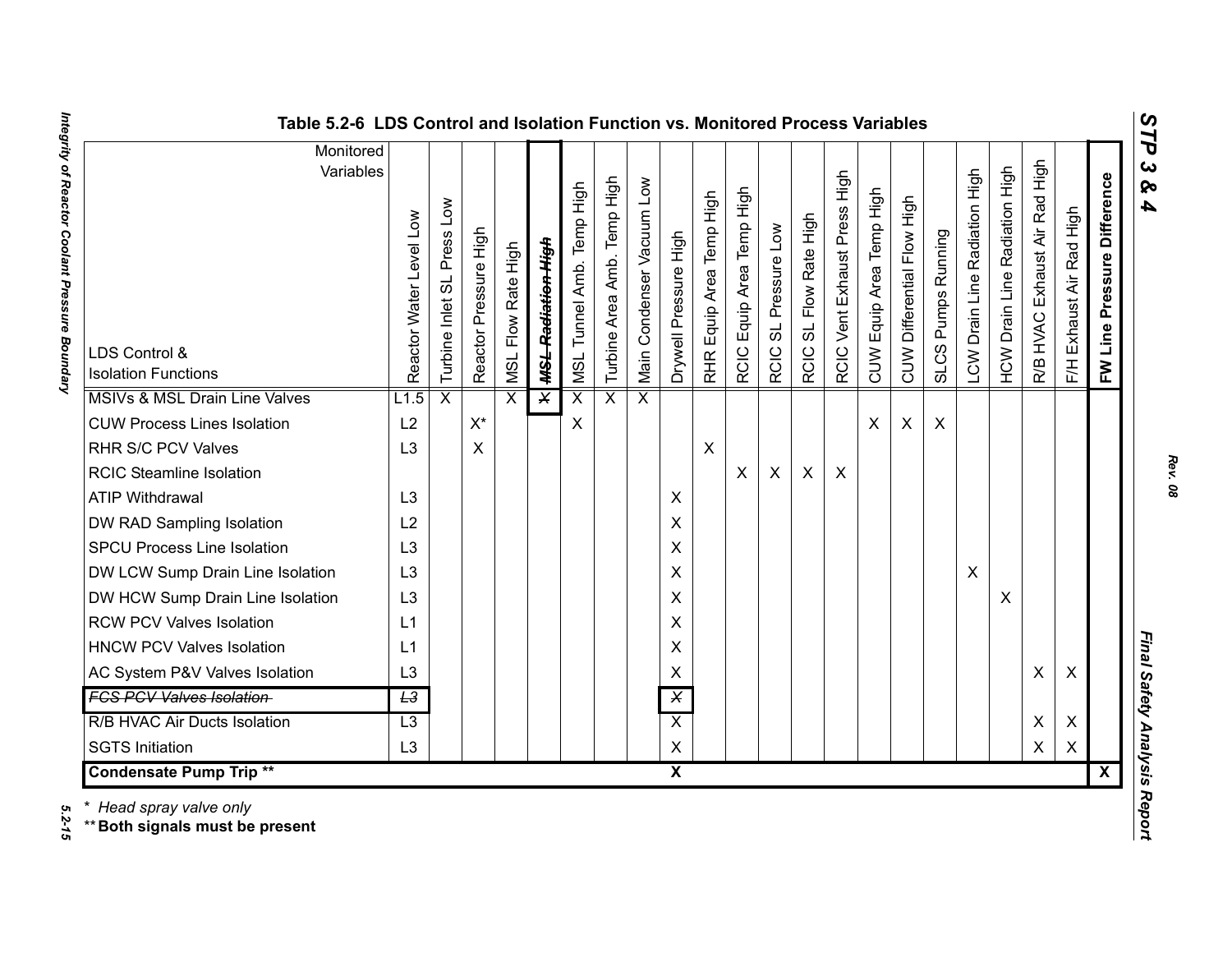| Leakage Source              | Table 5.2-7 Leakage Sources vs. Monitored Trip Alarms<br>Monitored |                    |                                                    |                         |                               |                               |                                    |                          |                                     |                                       |                               |                                    |                                 |                                         |                                       |                            |                                      |                                       |                                           |  |
|-----------------------------|--------------------------------------------------------------------|--------------------|----------------------------------------------------|-------------------------|-------------------------------|-------------------------------|------------------------------------|--------------------------|-------------------------------------|---------------------------------------|-------------------------------|------------------------------------|---------------------------------|-----------------------------------------|---------------------------------------|----------------------------|--------------------------------------|---------------------------------------|-------------------------------------------|--|
|                             | Plant<br>Variable                                                  |                    | Reactor Vessel Water Level Low                     | Drywell Pressure High   | DW Floor Drain Sump High Flow | DW Equip Drain Sump High Flow | DW Fission Products Radiation High | Drywell Temperature High | SRV Discharge Line Temperature High | Vessel Head Flange Seal Pressure High | RB Eq/Fl Drain Sump High Flow | DW Air Cooler Condensate Flow High | MSL or RCIC Steamline Flow High | MSL Tunnel or TB Ambient Area Temp High | Equip Areas Ambient or Diff Temp High | CUW Differential Flow High | <del>MSL Tunnel Radiation High</del> | Inter-System Leakage (Radiation) High | Feedwater Line Differential Pressure High |  |
| Main Steamlines             | Location                                                           |                    | $\overline{\mathsf{x}}$                            | $\overline{\mathsf{x}}$ | $\overline{\mathsf{x}}$       |                               | $\overline{\mathsf{x}}$            | $\overline{\mathsf{x}}$  | $\overline{\mathsf{x}}$             |                                       |                               | $\overline{\mathsf{x}}$            | $\overline{\mathsf{x}}$         |                                         |                                       |                            |                                      |                                       |                                           |  |
| RCIC Steamline              | I                                                                  | $\circ$<br>$\circ$ | $\pmb{\mathsf{X}}$<br>$\mathsf{X}$<br>$\mathsf{X}$ | X                       | X                             |                               | X                                  | $\pmb{\times}$           |                                     |                                       | $\mathsf{X}$<br>X             | X                                  | $\pmb{\times}$<br>$\sf X$<br>X  | $\boldsymbol{\mathsf{X}}$               | $\pmb{\times}$<br>$\pmb{\times}$      |                            | $\times$                             |                                       |                                           |  |
| RCIC Water                  |                                                                    | $\circ$            |                                                    |                         |                               |                               |                                    |                          |                                     |                                       | $\pmb{\times}$                |                                    |                                 |                                         | $\pmb{\times}$                        |                            |                                      |                                       |                                           |  |
| <b>RHR Water</b>            |                                                                    | $\circ$            | X                                                  | $\pmb{\times}$          | X                             |                               | $\pmb{\times}$                     | $\pmb{\times}$           |                                     |                                       | X                             | X                                  |                                 |                                         | $\pmb{\times}$                        |                            |                                      | $\otimes$                             |                                           |  |
| <b>HPCF Water</b>           | J.                                                                 |                    | $\pmb{\times}$                                     | X                       | $\pmb{\times}$                |                               | $\pmb{\times}$                     | X                        |                                     |                                       |                               | X                                  |                                 |                                         |                                       |                            |                                      |                                       |                                           |  |
| <b>CUW Water</b>            | I                                                                  | $\circ$            | $\pmb{\times}$                                     | X                       | $\pmb{\times}$                |                               | X                                  | X                        |                                     |                                       | X                             | X                                  |                                 |                                         | $\mathsf X$                           |                            |                                      |                                       |                                           |  |
| Feedwater                   | L                                                                  | $\circ$            | $\mathsf X$<br>$\mathsf X$                         | $\pmb{\times}$          | X                             |                               | $\pmb{\times}$                     | $\pmb{\times}$           |                                     |                                       | $\mathsf X$                   | $\pmb{\times}$                     |                                 | $\pmb{\times}$                          | $\pmb{\times}$                        | $\pmb{\times}$             |                                      | $\otimes$                             | $\boldsymbol{\mathsf{X}}$                 |  |
| Recirc Pump Motor<br>Casing | L                                                                  | $\circ$<br>$\circ$ |                                                    | X                       | $\pmb{\times}$                |                               | $\pmb{\times}$                     | $\pmb{\times}$           |                                     |                                       | $\mathsf X$                   | X                                  |                                 | $\pmb{\times}$                          |                                       |                            |                                      | $\otimes$                             | $\boldsymbol{\mathsf{X}}$                 |  |
|                             |                                                                    |                    |                                                    |                         |                               |                               |                                    |                          |                                     |                                       |                               |                                    |                                 |                                         |                                       |                            |                                      |                                       |                                           |  |

*Rev. 08*

*STP 3 & 4*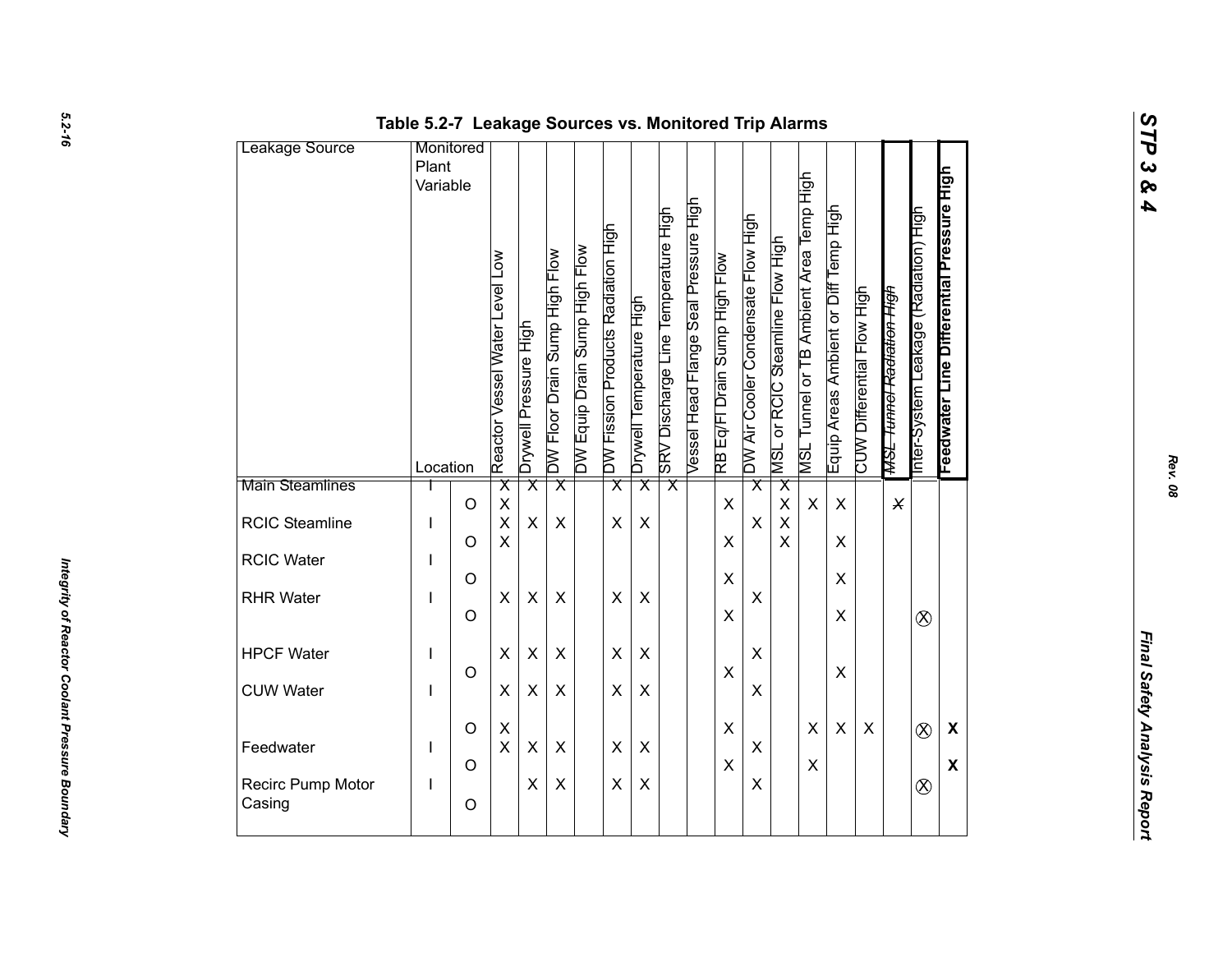| Leakage Source              | Monitored |          |                                                |                          |                               |                               |                                    |                          |                                               |                                       |                               |                                    |                                           |                                                   |                                          |                            |                                      |                                              |                                           |
|-----------------------------|-----------|----------|------------------------------------------------|--------------------------|-------------------------------|-------------------------------|------------------------------------|--------------------------|-----------------------------------------------|---------------------------------------|-------------------------------|------------------------------------|-------------------------------------------|---------------------------------------------------|------------------------------------------|----------------------------|--------------------------------------|----------------------------------------------|-------------------------------------------|
|                             | Plant     |          |                                                |                          |                               |                               |                                    |                          |                                               |                                       |                               |                                    |                                           |                                                   |                                          |                            |                                      |                                              |                                           |
|                             | Variable  |          |                                                |                          |                               |                               |                                    |                          |                                               |                                       |                               |                                    |                                           |                                                   |                                          |                            |                                      |                                              |                                           |
|                             | Location  |          | $\sum_{i=1}^{n}$<br>Reactor Vessel Water Level | Pressure High<br>Drywell | DW Floor Drain Sump High Flow | DW Equip Drain Sump High Flow | DW Fission Products Radiation High | Drywell Temperature High | Discharge Line Temperature High<br><b>ABS</b> | Vessel Head Flange Seal Pressure High | RB Eq/FI Drain Sump High Flow | DW Air Cooler Condensate Flow High | or RCIC Steamline Flow High<br><b>TSN</b> | Tunnel or TB Ambient Area Temp High<br><b>TSN</b> | High<br>Equip Areas Ambient or Diff Temp | CUW Differential Flow High | <del>MSL Tunnel Radiation High</del> | 与<br>王<br>Leakage (Radiation)<br>nter-System | Feedwater Line Differential Pressure High |
| Reactor Vessel Head<br>Seal |           |          |                                                |                          |                               | $\overline{\textsf{x}}$       |                                    |                          |                                               | $\overline{\mathsf{x}}$               |                               |                                    |                                           |                                                   |                                          |                            |                                      |                                              |                                           |
|                             |           | O        |                                                |                          |                               |                               |                                    |                          |                                               |                                       |                               |                                    |                                           |                                                   |                                          |                            |                                      |                                              |                                           |
| Valve Stem Packing          |           |          |                                                |                          |                               | X                             |                                    |                          |                                               |                                       |                               |                                    |                                           |                                                   |                                          |                            |                                      |                                              |                                           |
|                             |           | $\Omega$ |                                                |                          |                               |                               |                                    |                          |                                               |                                       | X                             |                                    |                                           |                                                   |                                          |                            |                                      |                                              |                                           |
| Miscellaneous Leaks         |           |          |                                                |                          | X                             |                               |                                    | Χ                        |                                               |                                       |                               |                                    |                                           |                                                   |                                          |                            |                                      |                                              |                                           |
|                             |           | O        |                                                |                          |                               |                               |                                    |                          |                                               |                                       | Χ                             |                                    |                                           |                                                   |                                          |                            |                                      | $\otimes$                                    |                                           |

### **Table 5.2-7 Leakage Sources vs. Monitored Trip Alarms**

*I = Inside Drywell Leakage*

X *= Reactor coolant leakage in cooling water to RHR Hx, RIP Hx, CUW Non-regen Hx's or to FP cooling Hx.*

# *Final Safety Analysis Reportion Computer Computer Computer Computer Computer Computer Computer Computer Computer Computer of Computer of Computer Computer Computer Computer Computer Computer Computer Computer Computer Com*

*STP 3 & 4*